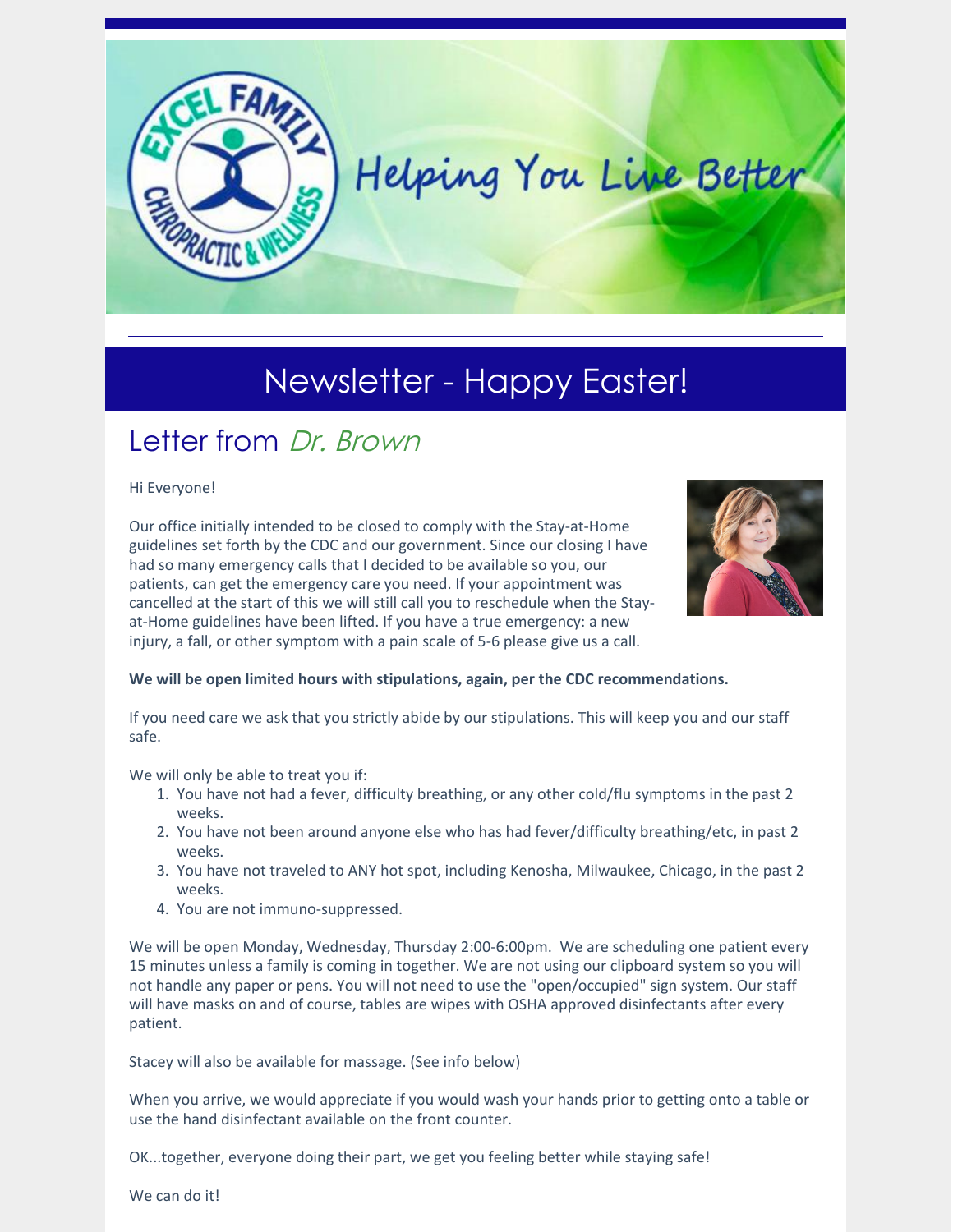#### Dr. Brown

For more information, you can visit www.cdc.gov.

## Massage

Beginning Monday, April 13th, Stacey will be available for massage. Her hours will be:

- Monday 12:00pm-6:00pm
- Wednesday 9:00am-5:00pm
- Thursday 9:00am-5:00pm

We are asking massage patients to please wear a facial mask during their massage.

Thank you in advance!



## Supplements

#### **We have Liposomal Glutathione back on the shelves.**

Liposomal Glutathione benefits

- Reduces oxidative stress. ...
- May improve psoriasis. ...
- Reduces cell damage in alcoholic and nonalcoholic fatty liver disease. ...
- Improves insulin resistance in older individuals. ...
- Increases mobility for people with peripheral artery disease. ...
- Reduces symptoms of Parkinson's disease. ...
- May help fight against autoimmune disease. ...

We are still waiting for Liquid Health Complete, Viracid and Vitamin K2D3 to arrive- if you have ordered these, we will let you know when they arrive.

More supplements are available. Please call ahead to check that we have what you are coming in to purchase!

# Exercise for People Who Sit



#### **Do you find yourself sitting more these days?**

Sitting puts pressure on the discs, causing low back pain to worsen after sitting for long periods of time.

With more of you working from home, kids doing their homework, more computer time, etc we are almost certain you are sitting more.

I have attached a "Exercises for people who sit" hand out. They work really well!! Give them a try.

They also work for those who have been out in their yard more recently, doing that yard work we haven't done in 9 months!

**Click the link to download the [exercises.Exercises](https://files.constantcontact.com/6675eed6701/3972b29c-26ab-4f04-8dcc-d7aa9df2117f.pdf) for People**

**Who Sit**